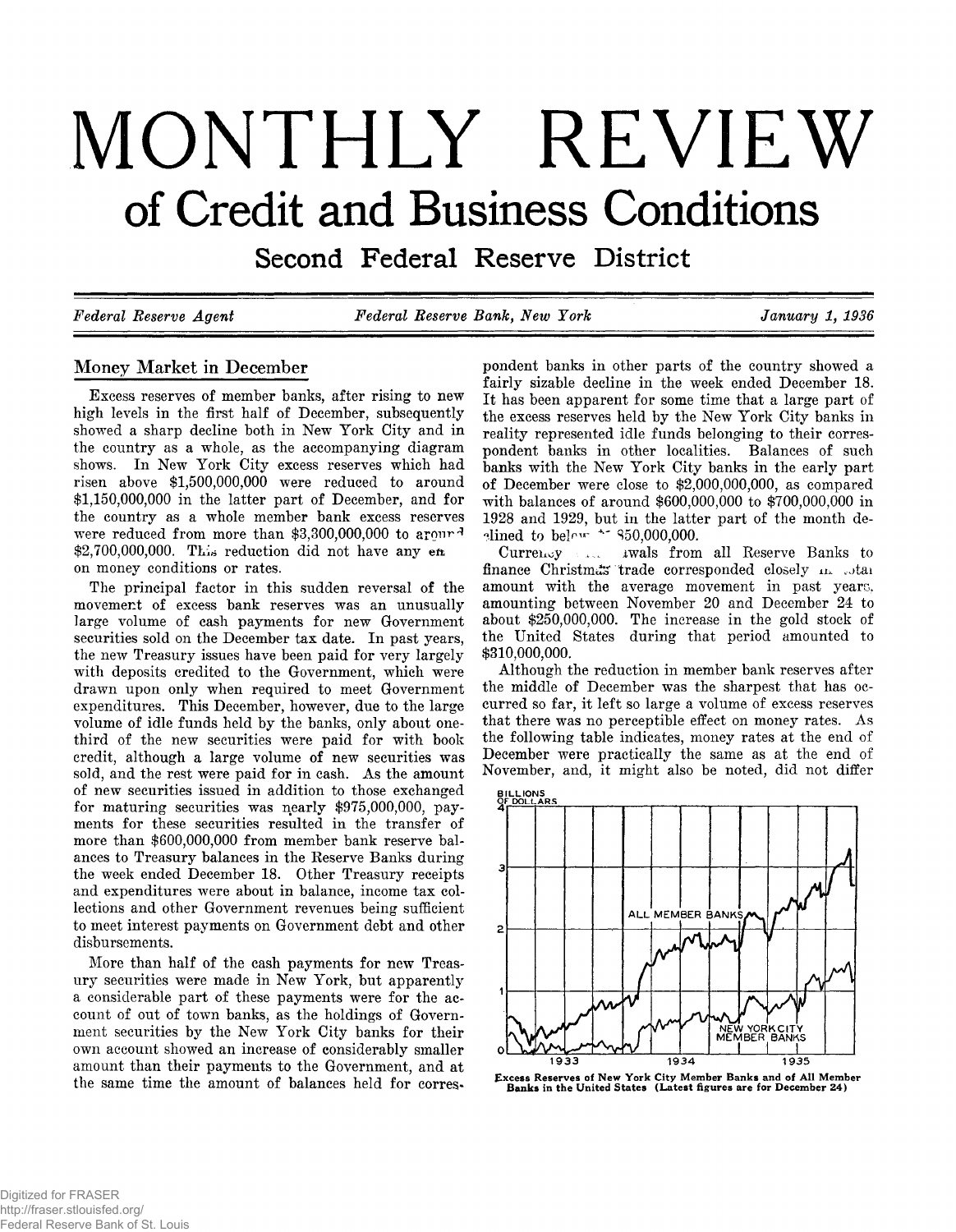**greatly from a year ago, when the volume of member bank reserves was much smaller.**

|                                                                                                                         |                             | Dec. 31, 1934 Nov. 29, 1935 Dec. 30, 1935 |                  |
|-------------------------------------------------------------------------------------------------------------------------|-----------------------------|-------------------------------------------|------------------|
| Stock Exchange call $\{loans, \ldots, \ldots, \ldots\}$<br>Stock Exchange 90 day loans<br>Prime commercial paper-4 to 6 | $*3/1$                      | 糸                                         | $\frac{3}{1}$    |
| months<br>Bill-90 day unindorsed<br>Customers' rates on commercial loans.                                               | $\frac{3}{2}$ <sup>-1</sup> | X                                         | 34<br>Ys         |
| (Average rate of leading banks at<br>middle of month)<br>Treasury securities:                                           | 1.96                        | 1.67                                      | 1.75             |
| Maturing June (yield)<br>Maturing April $1937$ (yield)<br>Average yield on Treasury notes (1-5)                         | No yield                    | No yield<br>0.10                          | No yield<br>0.04 |
| (more than 5 years to earliest call                                                                                     | 1.13                        | 0.73                                      | 10.74            |
| date)<br>Average rate on latest Treasury bill                                                                           | 2.83                        | 2.58                                      | 2.51             |
| sales $273-274$ day issue<br>Federal Reserve Bank of New York                                                           |                             | 0.13                                      | 0.08             |
| rediscount rate<br>Federal Reserve Bank of New York                                                                     | 11⁄2                        | 1½                                        | 1½               |
| buying rate for 90 day indorsed bills.                                                                                  | ₩                           | ⅓                                         | ⅓                |
|                                                                                                                         |                             |                                           |                  |

Money Rates at New York

\*Nominal. *†Average raised 0.11 by substitution of new issue for an issue maturing within one year.* Excess Reserves of Member Banks (Approximate amounts in millions of dollars)

|                  | Dec. 26, 1934 Nov. 27, 1935 Dec. 24, 1935 |       |       |
|------------------|-------------------------------------------|-------|-------|
| New York $City$  | 583                                       | 1.311 | 1.165 |
| All Member Banks | 1.678                                     | 3.060 | 2.700 |

MEMBER BANK CREDIT<br>Due largely to purchases of new Government securi-<br>ties on December 16, the total loans and investments of<br>weekly reporting member banks in New York City rose<br>on December 18 to a new high level since Ma

porting member banks.<br>
GOVERNMENT SECURITIES<br>
December quarterly financing by the Treasury com-<br>
prised the sale of \$737,000,000 of  $1\frac{1}{2}$  per cent notes due<br>
in 1940 and \$646,000,000 of  $2\frac{3}{4}$  per cent bonds due

and bonds which represented an addition to the public<br>debt. Quotations on the new issues immediately ad-<br>coarred to a premium in the market, and toward the close<br>oranced to a premium in the market, and toward the close<br>of

|                                                                          | Amounts in<br>millions of dollars |                         | Per cent of total<br>outstanding |                 |
|--------------------------------------------------------------------------|-----------------------------------|-------------------------|----------------------------------|-----------------|
|                                                                          | Dec. 31.<br>1930                  | Nov. 1.<br>1935         | Dec. 31.<br>1930                 | Nov. 1.<br>1935 |
| Treasury bills and certificates<br>$T$ reasury notes<br>Government bonds | 369<br>485<br>3.271               | 1,131<br>5.281<br>3,668 | 28<br>$\frac{21}{27}$            | 46<br>44<br>26  |
|                                                                          | 4.125                             | 10.080                  | 26                               | 36              |

A large decline in the banks' holdings of Government<br>bonds occurred between the June 29, 1935 and Novem-<br>ber 1, 1935 call dates, reflecting the redemption of the<br>Consols and Panama bonds bearing the circulation privi-<br>lege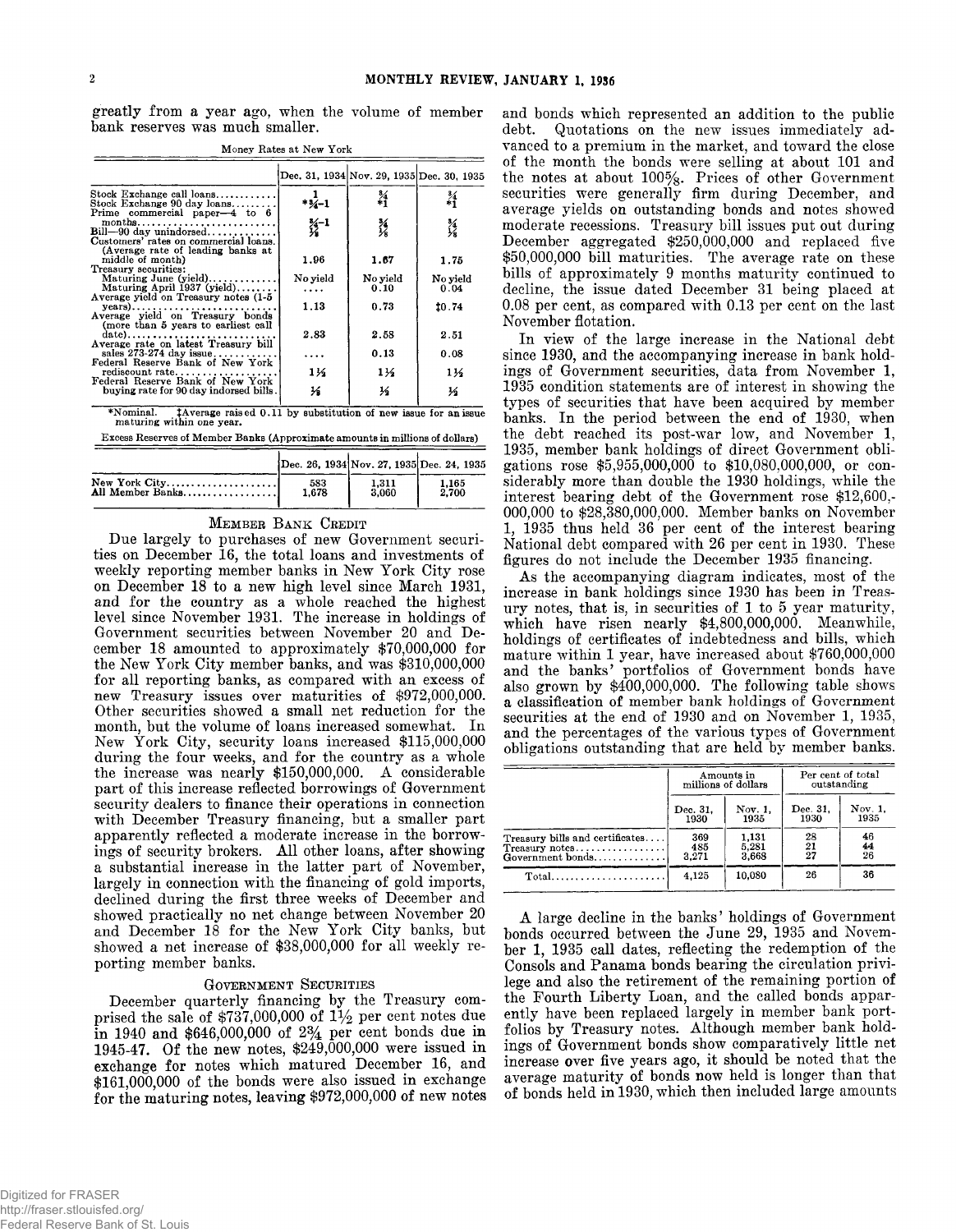

of Liberty Loan bonds subsequently retired. Furthermore, member banks have acquired \$1,764,000,000 of Government guaranteed securities during the past two years, which are not included in the table above.

BILLS AND COMMERCIAL PAPER<br>Conditions in the bill market continued virtually unchanged during December. Increases of \$13,000,000 in<br>domestic warehouse credits and of \$9,000,000 in export<br>bills were chiefly responsible for

#### **Security Markets**

Domestic corporation bond prices on the whole showed<br>further moderate advances during December. Repre-<br>sentative price averages rose about  $\frac{1}{2}$  point, with rail-<br>road bonds, especially the less high grade issues, sho

while for Aaa bonds, which had already advanced to<br>such an extent that yields had dropped to the lowest<br>level for many years, the yield declined only about 0.08<br>per cent further.<br>Stock prices fluctuated without definite te

# **New Financing**

The volume of new security offerings continued in<br>fairly large amount during December largely because of<br>the sale of \$100,000,000 Federal Land Bank bonds. This<br>was a 3 per cent consolidated issue due in 1956 and<br>callable

# **Foreign Exchanges**

The principal development in the European currencies<br>early in December was the recovery in the French franc.<br>The subsidence of pressure against franc exchange and<br>the recovery of the rate on December 6 to a level above<br>th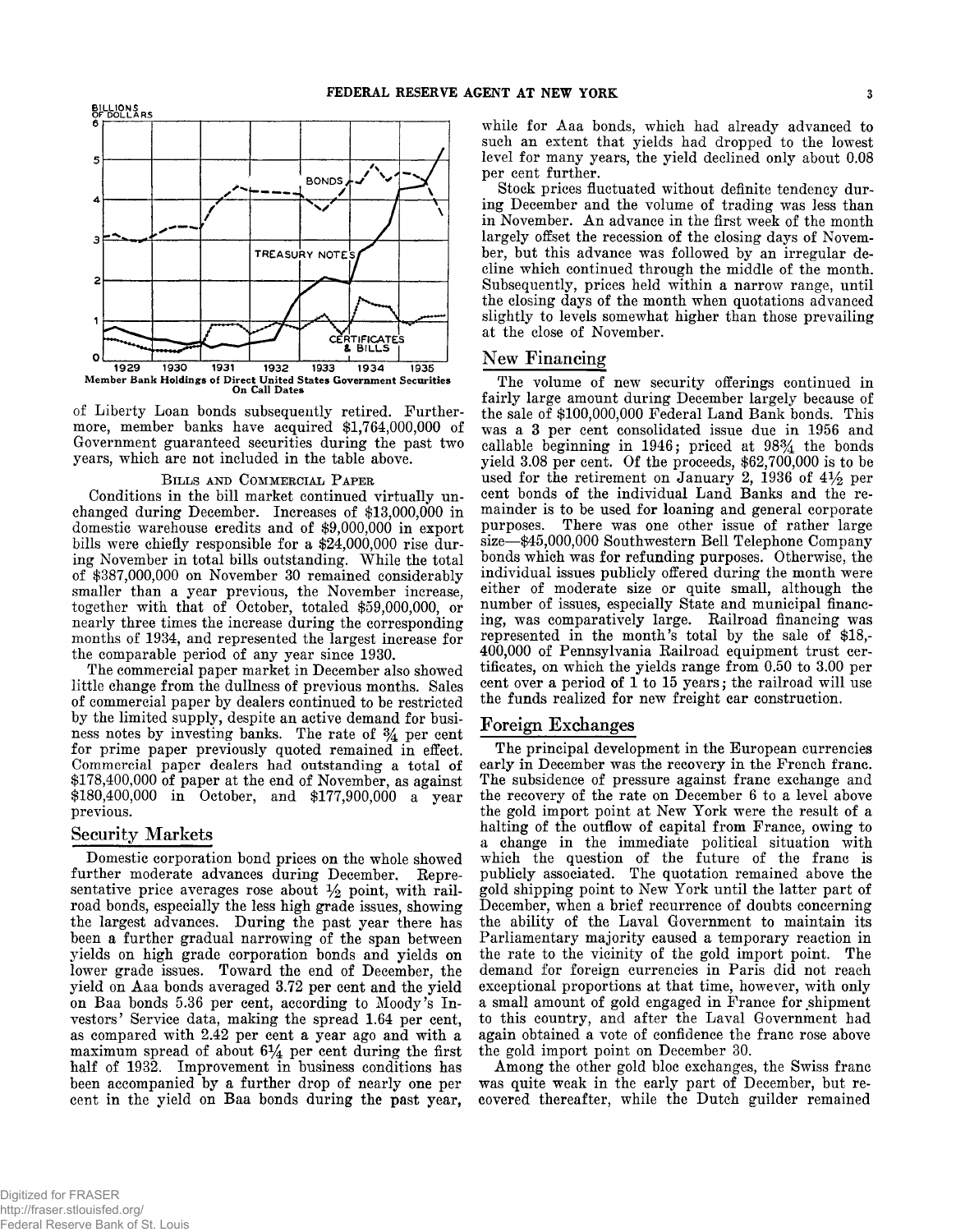above its lower gold point throughout the month. The<br>sterling-dollar rate was quoted in the vicinity of \$4.93,<br>day to day fluctuations being confined to an exceedingly<br>narrow range, and currencies of the sterling area sho

Closing Cable Rates at New York

| Exchange on                                                                             |         |               | Dec. 31, 1934 Nov. 30, 1935 Dec. 30, 1935 |
|-----------------------------------------------------------------------------------------|---------|---------------|-------------------------------------------|
|                                                                                         | \$ 2352 | <b>s</b> 1691 | \$ .1687                                  |
| Denmark                                                                                 | .2207   | .2203         | .2202                                     |
| $England. \ldots \ldots \ldots \ldots \ldots \ldots \ldots \ldots$                      | 4.9425  | 4.9350        | 4.9313                                    |
| $\text{France}, \ldots, \ldots, \ldots, \ldots, \ldots, \ldots, \ldots, \ldots, \ldots$ | .06618  | .06588        | .06616                                    |
| $Germany$                                                                               | .4032   | .4023         | .4025                                     |
|                                                                                         | .6782   | .6770         | .6790                                     |
|                                                                                         | .0857   | .0810         | .0806                                     |
| Norway                                                                                  | .2485   | .2481         | . 2478                                    |
|                                                                                         | . 1373  | .1365         | . 1371                                    |
| Sweden                                                                                  | .2550   | .2543         | .2543                                     |
|                                                                                         | .3250   | .3233         | - 3256                                    |
| $Canada, \ldots, \ldots, \ldots, \ldots, \ldots, \ldots, \ldots, \ldots)$               | 1.0075  | .9888         | .9938                                     |
| Argentina                                                                               | .3294   | .3288         | . 3288                                    |
| $Bravil, \ldots, \ldots, \ldots, \ldots, \ldots, \ldots, \ldots,$                       | .0819   | .0855         | .0860                                     |
| Uruguay                                                                                 | .8000   | .8050         | .8050                                     |
| Japan, , , , , ,                                                                        | .2880   | .2876         | .2881                                     |
| India                                                                                   | .3725   | -3725         | . 3727                                    |
|                                                                                         | . 3475  | .2994         | . 2975                                    |

#### Gold Movement

The movement of gold to this country which began in<br>September continued in large volume until the middle<br>of December. After the 14th there were no receipts<br>from France, but some gold continued to arrive from<br>England and I

## **Central Bank Rate Changes**

Effective January 2, 1936, the Bank of France has<br>lowered its discount rate from 6 to 5 per cent, the<br>rate for advances on securities from 7 to 6 per cent, and<br>the rate of advances of 30 days' maximum on Govern-<br>ment secu

#### Production and Trade in 1935

The volume of production and trade in 1935 aggregated approximately 8 per cent more than in 1934, ac-<br>cording to a preliminary estimate made by this bank.<br>It would appear that for the year as a whole the per-<br>entage incre



Index of General Production and Trade in the United States (Pre-<br>liminary estimate for 1935 based on principal series—ratio scale<br>used to show proportionate changes; 1923-25 average  $\equiv$ <br>100 per cent)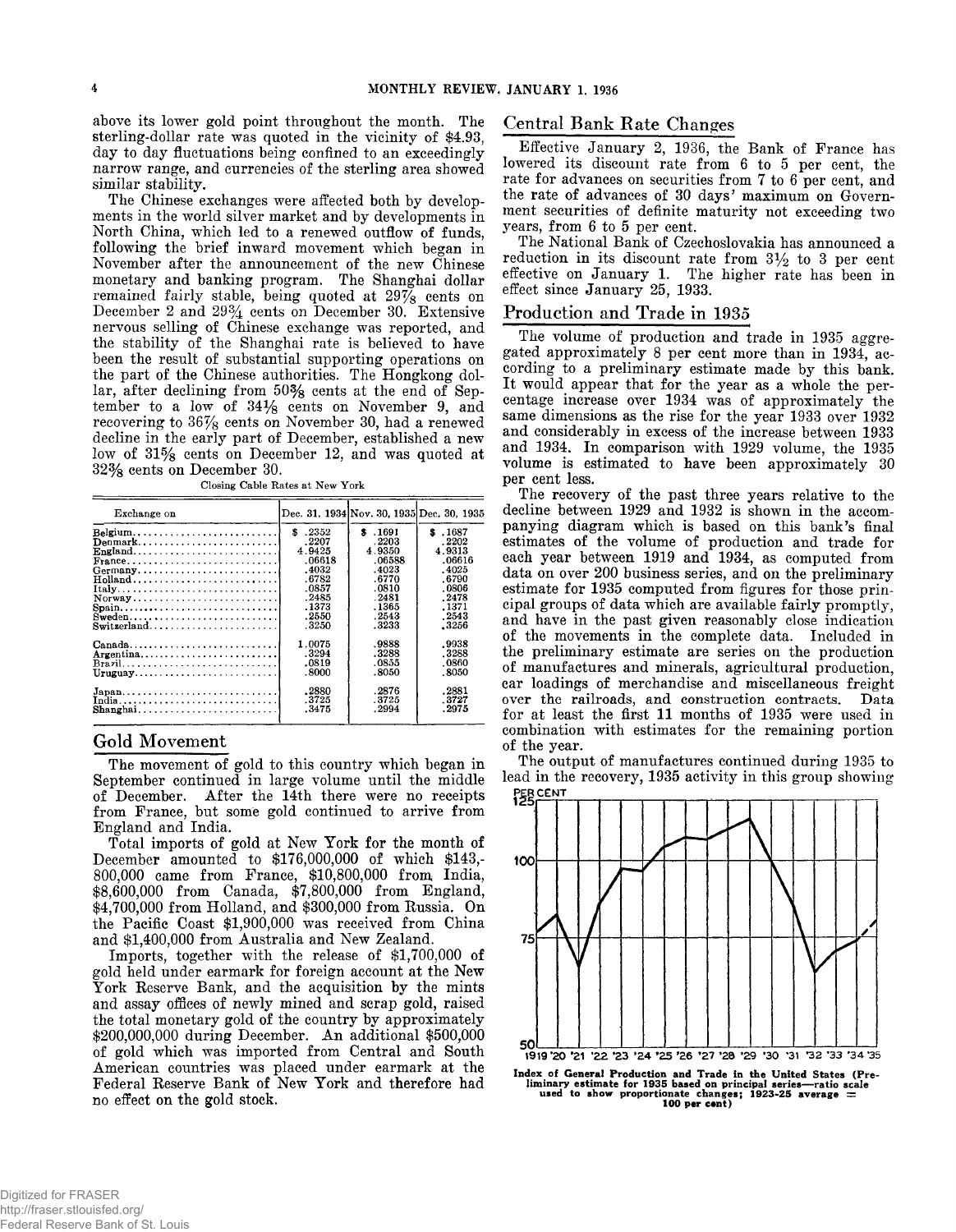an increase of about 14 per cent over 1934, and a restoration of about 46 per cent of the ground lost between 1929 and 1932. Mineral production increased about 6 per cent in 1935, and has recovered to about the same exten

## **Employment and Payrolls**

From the middle of October to the middle of Novem-<br>ber enployment in representative New York State fac-<br>tories decreased by somewhat more than the usual<br>seasonal proportions, following increases in the preceding<br>three mon

was a gain of more than 600,000 in the number of work-<br>ers employed on construction projects financed under<br>the Emergency Relief Act of 1935, bringing the total<br>number employed on this program as of November 15<br>to approxim

## **Production**

Preliminary data indicate that the volume of industrial production was maintained in December at the Volume ferred in the preceding month, or even increased further after allowance for usual seasonal variations. It is est

**secutive month, and the seasonally adjusted index of the Board of Governors of the Federal Reserve System rose to 97 per cent of the 1923-25 average, as compared**



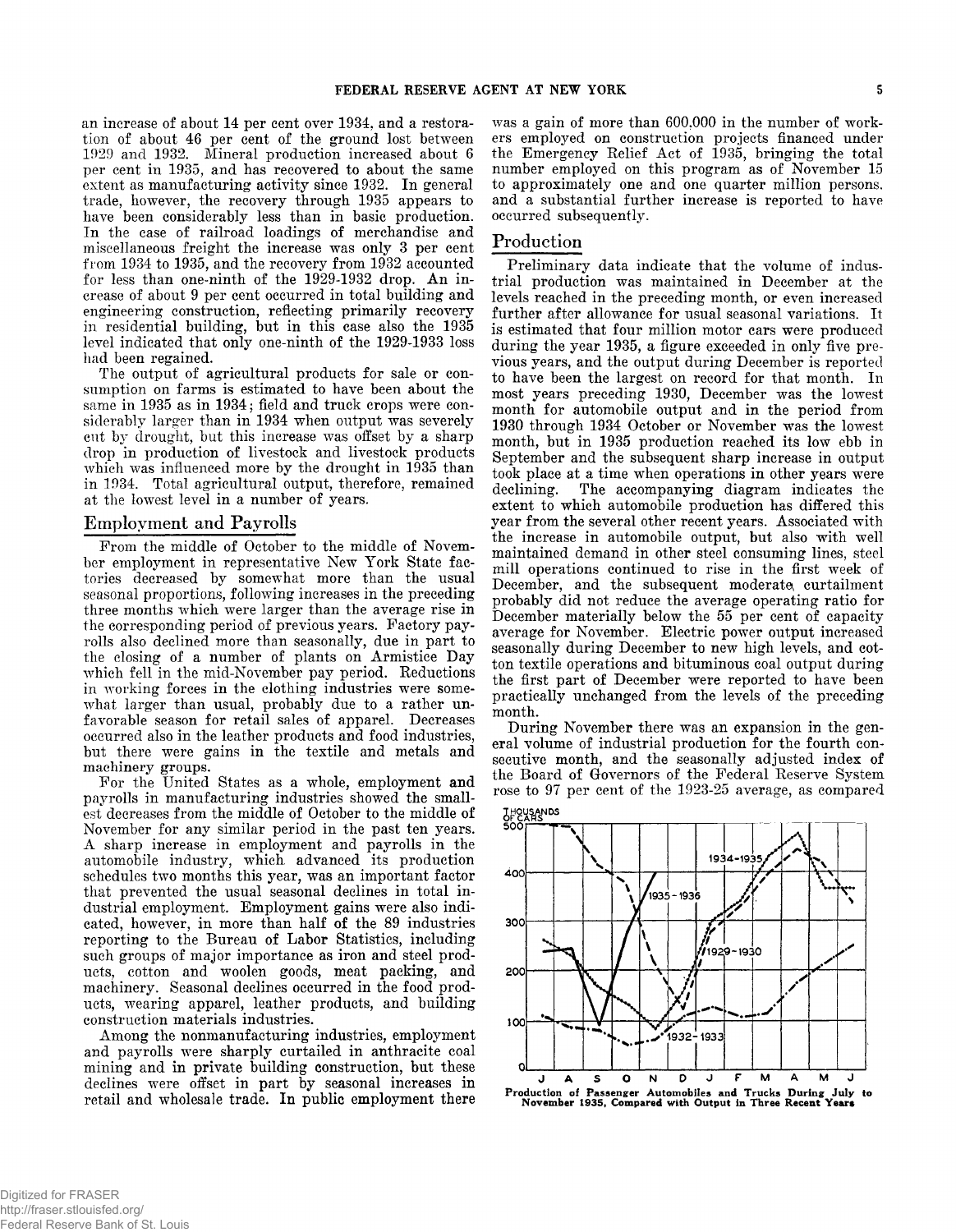with 95 in October and 90 in September. With the exception of one month during the spurt in the summer of 1933, the index reached the highest point since the first half of 1930. The expansion in November reflected gains in

|  |  | (Adjusted for seasonal variations and usual year to year growth, |  |  |  |  |
|--|--|------------------------------------------------------------------|--|--|--|--|
|--|--|------------------------------------------------------------------|--|--|--|--|

|                                                                                                                                                    | 1934                       |                              | 1935                         |                                 |
|----------------------------------------------------------------------------------------------------------------------------------------------------|----------------------------|------------------------------|------------------------------|---------------------------------|
|                                                                                                                                                    | Nov.                       | Sept.                        | Oct.                         | Nov.                            |
| Metals<br>Pig iron<br>Steel ingots<br>$\text{lead} \dots \dots \dots \dots \dots \dots \dots \dots \dots \dots \dots$<br>Zine                      | 32<br>42<br>46<br>67       | 56<br>72<br>48<br>68         | 62<br>72r<br>56<br>66        | 69<br>81<br>54<br>72            |
| Automobiles<br>Passenger cars <sup>4</sup><br>Motor trucks <sup>4</sup>                                                                            | 25<br>77                   | 15<br>53                     | 80<br>101                    | 171 <sub>p</sub><br>133p        |
| Fuels<br>Bituminous coal<br>Anthracite coal<br>Petroleum, crude<br>$Petroleum$ products<br>Electric power                                          | 67<br>71<br>65<br>66<br>70 | 61<br>78<br>69<br>70<br>74   | 76<br>57<br>71<br>70<br>74p  | 73p<br>55 p<br>70 p<br>76 о     |
| Textiles and Leather Products<br>$\text{Cottom}$ consumption<br>Wool mill activity<br>Silk mill activity<br>Rayon deliveries*<br>Shoes             | 78<br>73<br>64<br>74<br>94 | 79<br>114<br>71<br>114<br>95 | 83<br>124<br>70<br>104<br>99 | 86<br>131p<br>63<br>99p<br>99 p |
| <b>Foods and Tobacco Products</b><br>Meat packing $r$<br>Refined sugar deliveries<br>$To baseo products \dots \dots \dots \dots \dots \dots \dots$ | 111r<br>73<br>82           | 73r<br>86<br>82<br>80        | 80r<br>91<br>78<br>86        | 81r<br>87<br>89p<br>85          |
| <b>M</b> iscellaneous<br>Cement<br>Newsprint paper<br>Machine tools                                                                                | 41<br>69<br>46             | 39<br>73<br>73               | 43<br>72<br>83r              | 49<br>74 p<br>83                |

 $p$  Preliminary  $r$  Revised  $*$  For quarter ended<br>areas measure the changes in production in comparison with the<br>average seasonal movement of past years. The low September index and the<br>large rise in the indexes for Octob

## **Foreign Trade**

Merchandise exports from this country showed a large<br>increase from October to November which is contrary to<br>the usual seasonal movement, while imports declined<br>about in accord with the seasonal tendency. Exports<br>were valu



**Value and Quantity of Exports of Raw Cotton from the United States, Current Year Compared with Last Year and with 1926-29 Average**

Among the November exports, shipments of automo-<br>biles, raw cotton, and several other important products<br>showed large increases, both as compared with the pre-<br>vious month and with a year ago. Exports of passenger<br>ears, a

# **Indexes of Business Activity**

Generally favorable retail trade in December was in-<br>dicated by reports issued during the month. Sales in<br>the Metropolitan area of New York in the period up to<br>Christmas showed slightly more than the usual seasonal<br>increas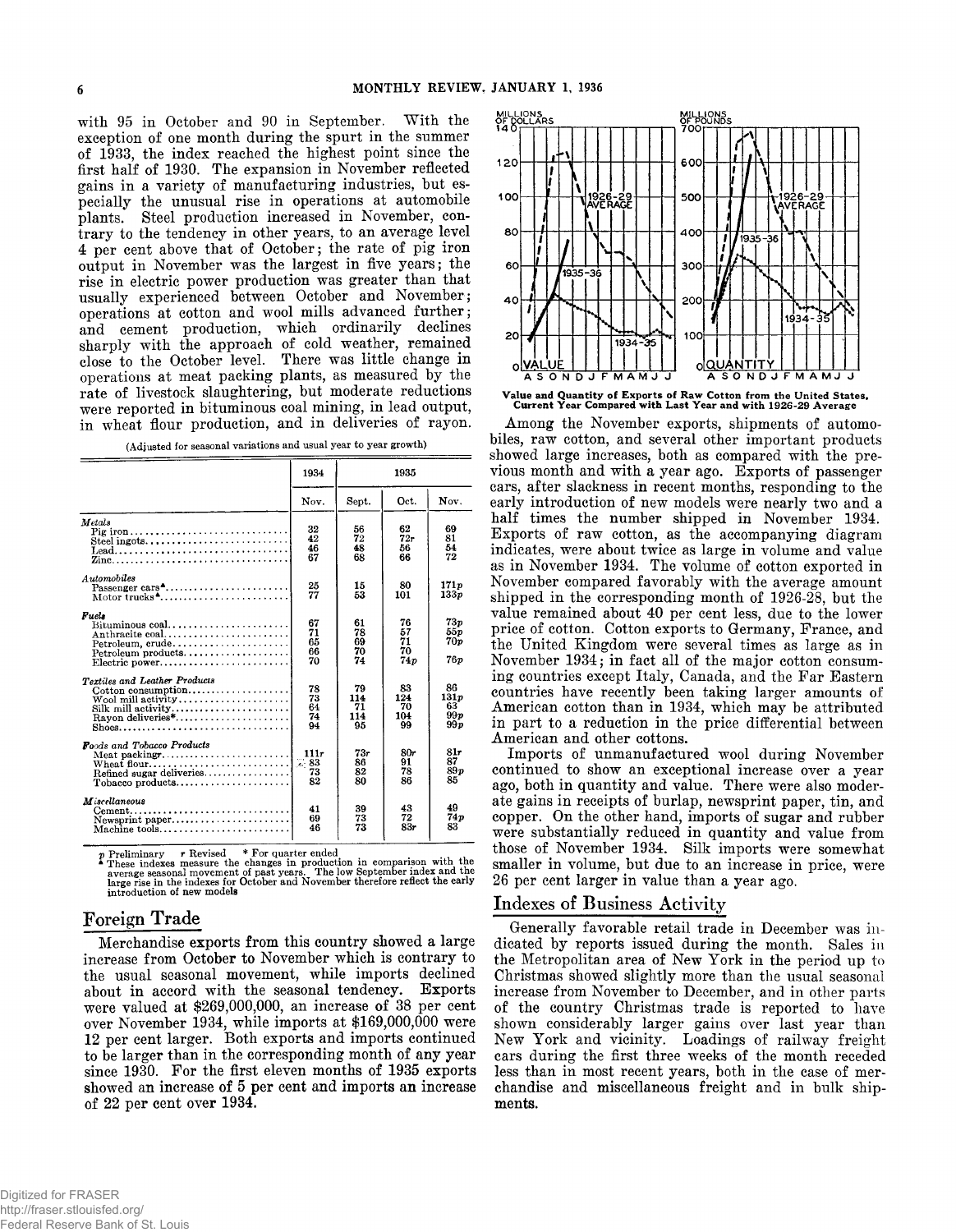In November the volume of business activity in general<br>compared favorably with the preceding month. The<br>volume of check transactions and the amount of adver-<br>tising rose after allowance for seasonal changes, and<br>greater th

(Adjusted for seasonal variations, for usual year to year growth, and where necessary for price changes)

|                                                                                                                                                                                                                                                                                                                                             | 1934                                                       |                                                              | 1935                                                        |                                                                         |
|---------------------------------------------------------------------------------------------------------------------------------------------------------------------------------------------------------------------------------------------------------------------------------------------------------------------------------------------|------------------------------------------------------------|--------------------------------------------------------------|-------------------------------------------------------------|-------------------------------------------------------------------------|
|                                                                                                                                                                                                                                                                                                                                             | Nov.                                                       | Sept.                                                        | Oct.                                                        | Nov.                                                                    |
| Primary Distribution<br>$Car$ loadings, merchandise and misc<br>$Car$ loadings, other<br>$Exports \ldots \ldots \ldots \ldots \ldots \ldots \ldots \ldots \ldots$                                                                                                                                                                           | 56<br>54<br>47<br>64                                       | 59<br>60<br>53<br>68                                         | 61<br>63<br>51<br>72                                        | 63<br>58<br>64p<br>71p                                                  |
| Distribution to Consumer<br>Department store sales, U.S<br>Department store sales, 2nd Dist<br>Chain grocery sales<br>Other chain store sales<br>Mail order house sales<br>Advertising<br>New passenger car registrations<br>Gasoline consumption $r_1, \ldots, \ldots, \ldots, \ldots$                                                     | 70<br>71<br>63<br>79<br>75<br>60<br>49<br>89r              | 78<br>74<br>61<br>83<br>76<br>58<br>48<br>80r                | 73<br>70<br>59<br>79<br>80<br>60<br>49<br>92r               | 76 p<br>72<br>59<br>86<br>80<br>64<br>92p                               |
| General Business Activity<br>Bank debits, outside New York City<br>Bank debits, New York City<br>Velocity of demand deposits, outside New<br>Velocity of demand deposits, New York<br>New life insurance sales<br>Factory employment, United States<br>$Bussness$ failures<br>New corporations formed in N.Y. State<br>General price level* | 61+<br>38<br>64<br>40<br>60<br>78<br>43<br>26<br>60<br>140 | 65<br>45<br>68p<br>44 p<br>57<br>83<br>41<br>29<br>63<br>147 | 64<br>42<br>650<br>42p<br>60<br>85<br>46<br>33<br>58<br>148 | 70 p<br>44<br>72p<br>43p<br>58<br><b>86p</b><br>42<br>40p<br>56<br>149p |
| Composite index of wages*<br>$Cost of living^*, \ldots, \ldots, \ldots, \ldots, \ldots, \ldots$                                                                                                                                                                                                                                             | 181<br>139                                                 | 188<br>142r                                                  | 189<br>141r                                                 | 190p<br>141                                                             |

p Prelim inary *r* Revised \* 1913 average=100

#### **Building**

The total of building and engineering contracts in the<br>Metropolitan New York and up-State New York area in<br>November was approximately 16 per cent greater than in<br>October due to gains in nonresidential types of building.<br>Th

Federal expenditures on construction projects. Publicly<br>financed construction covering all types of projects in-<br>creased over the preceding month for the sixth con-<br>seculive time. Contracts for publicly financed educa-<br>tio

#### **Commodity Prices**

Reductions in wholes<br>ale prices of a number of the principal comonlaties occurred during Becess<br>bere, and the index of 15 raw products compiled by Moody's Investors' Service declined to a level about 5 per cent below the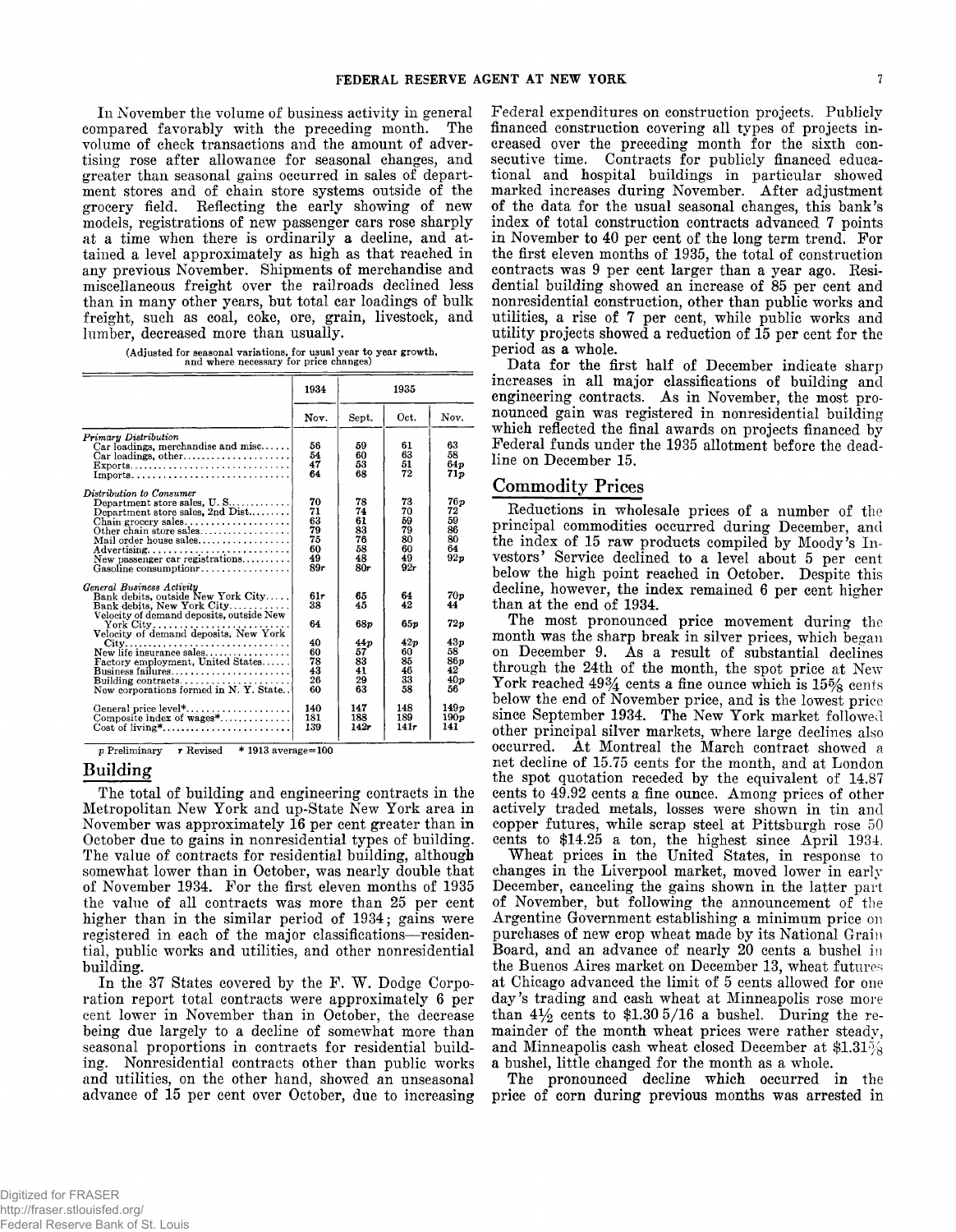December, apparently as a result of the lateness of the<br>crop and unfavorable harvesting weather conditions,<br>and spot corn showed little net change during the month.<br>Cotton prices showed some net decline during December,<br>de

#### **Department Store Trade**

For the entire Christmas shopping period, December<br>1-24 inclusive, total sales of the reporting department<br>sores in the Metropolitan area of New York were 2.8<br>per cent higher than in the corresponding period of<br>1934, wher



ment stores reported a moderately larger volume of sales<br>than a year previous. Sales of the leading apparel stores<br>in this district were 18.8 per cent higher than last year,<br>one of the largest increases ever reported.<br>Depa

|                                                                                                                                                                                                                                                                      |                                                                                                                                                                                | Percentage<br>change<br>November 1935<br>compared with<br>November 1934                                                            | Per cent of<br>accounts<br>outstanding<br>October 31<br>collected in<br>November |                                                                   |  |
|----------------------------------------------------------------------------------------------------------------------------------------------------------------------------------------------------------------------------------------------------------------------|--------------------------------------------------------------------------------------------------------------------------------------------------------------------------------|------------------------------------------------------------------------------------------------------------------------------------|----------------------------------------------------------------------------------|-------------------------------------------------------------------|--|
| Locality<br>New York<br>Buffalo<br>Rochester<br>$Syracuse \ldots \ldots \ldots \ldots$<br>Northern New Jersey<br>Elsewhere<br>Northern New York State<br>Southern New York State<br>Hudson River Valley District. .!<br>Capital District<br>Westchester and Stamford | Net<br>sales<br>$+4.9$<br>$+22.7$<br>$+9.6$<br>$+16.6$<br>$\begin{array}{c} + \phantom{0}8.4 \ +12.8 \end{array}$<br>$+9.4$<br>$+3.7$<br>$+5.0$<br>$+7.7$<br>$+6.7$<br>$+22.9$ | Stock<br>on hand<br>end of<br>month<br>$-1.2$<br>$+4.6$<br>$+1.2$<br>$-5.9$<br>$+3.0$<br>$+1.5$<br>$-5.0$<br>.<br>.<br>.<br>.<br>. | 1934<br>50.6<br>47.9<br>47.6<br>38.7<br>43.2<br>37.9<br>29.4<br>.<br>.<br>.<br>. | 1935<br>53.7<br>51.6<br>48.2<br>44.2<br>44.8<br>42.4<br>34.4<br>. |  |
| All department stores                                                                                                                                                                                                                                                | $+6.6$                                                                                                                                                                         | $-0.6$                                                                                                                             | 46.6                                                                             | 49.6                                                              |  |
| Apparel stores                                                                                                                                                                                                                                                       | $+18.8$                                                                                                                                                                        | $+4.8$                                                                                                                             | 46.4                                                                             | 49.0                                                              |  |

# **Wholesale Trade**

In November total sales of the reporting wholesale<br>firms in this district averaged 5 per cent higher than in<br>1934, a smaller increase than in the preceding two<br>months. Individual lines reporting smaller gains than<br>in Septe

| Commodity                                                                                                                                                                                            | Percentage<br>change<br>November 1935<br>compared with<br>November 1934                                         |                                                                                                | Per cent of<br>accounts<br>outstanding<br>October 31<br>collected in<br>November |                                                                              |
|------------------------------------------------------------------------------------------------------------------------------------------------------------------------------------------------------|-----------------------------------------------------------------------------------------------------------------|------------------------------------------------------------------------------------------------|----------------------------------------------------------------------------------|------------------------------------------------------------------------------|
|                                                                                                                                                                                                      | Net<br>sales                                                                                                    | Stock<br>end of<br>month                                                                       | 1934                                                                             | 1935                                                                         |
| Men's clothing<br>$\footnotesize \textsf{Cottom~goods.}\dots\dots\dots\dots\dots\dots$<br>Rayon and silk goods<br>Drugs<br>Hardware<br>$Stationery, \ldots, \ldots, \ldots, \ldots, \ldots$<br>Paper | $+0.6$<br>$+8.0$<br>$+8.1$<br>$+0.7*$<br>$+6.8$<br>∔<br>6.0<br>$+1.0$<br>$+ 6.1$<br>$+3.4$<br>$+19.7$<br>$+8.0$ | $-15.9$<br>$\cdots$<br>.<br>$+12.3*$<br>$-50$<br>$-11.2$<br>$\cdots$<br>.<br>$+18.5$<br>$-9.4$ | 89.3<br>36.8<br>41 1<br>67.9<br>40.1<br>33.5<br>47.3<br>48.0<br>47.0<br>18.5     | 87.2<br>36.1<br>36.2<br>61.8<br>34.4<br>30.5<br>47.4<br>53.3<br>47.1<br>17.3 |
| Weighted average                                                                                                                                                                                     | $+5.0$                                                                                                          |                                                                                                | 55.2                                                                             | 52.9                                                                         |

**^Quantity figures reported by the National Federation of Textiles, Incorporated, not included in weighted average for total wholesale trade.**